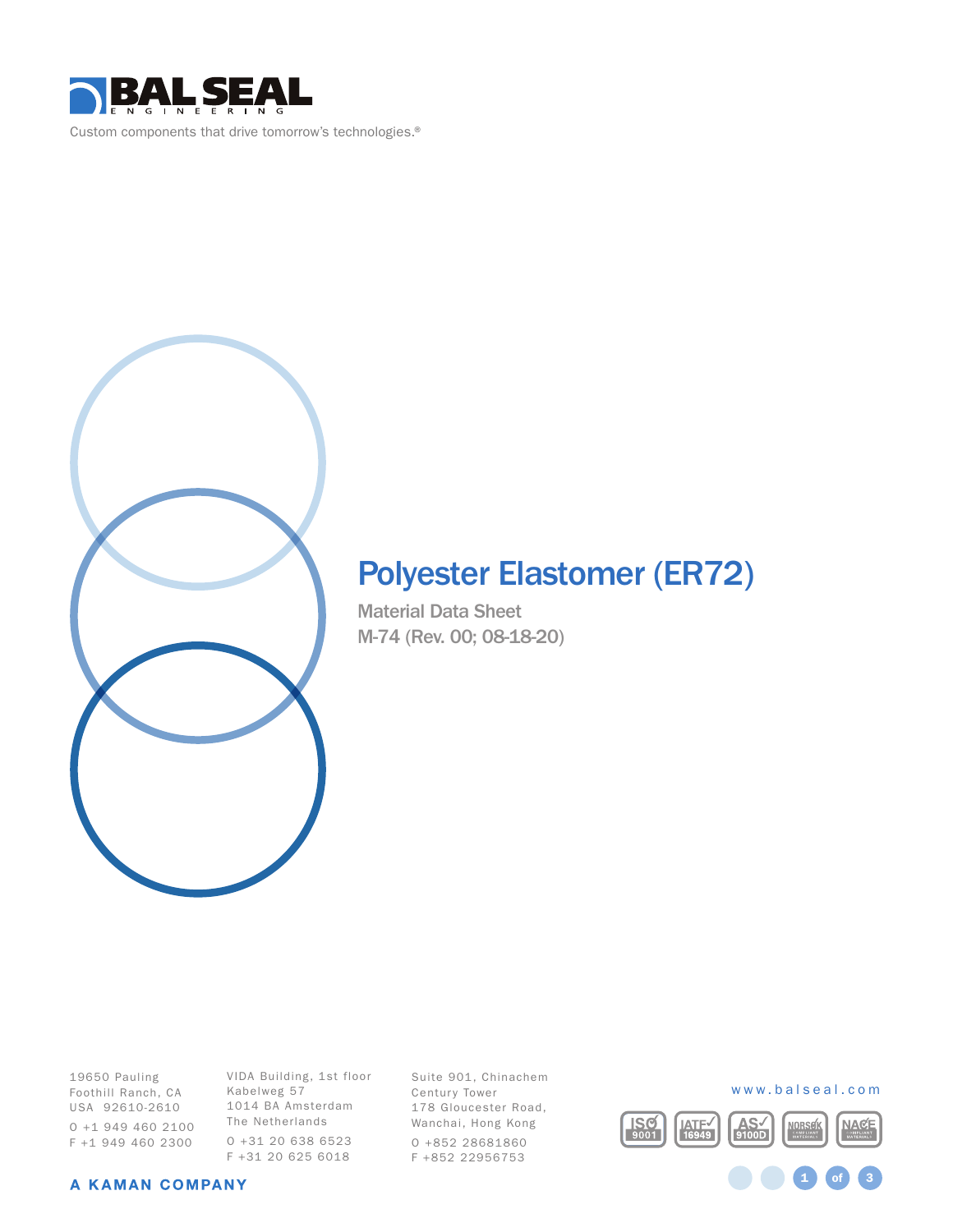## **Overview**

ER72 is a polyester elastomer with high flexibility and conformance properties and excellent sealing effectiveness. It is often chosen for sealing applications where surface finish is poor and surface irregularities prevent the use of materials with a lower degree of elasticity.

In addition, ER72 is used in moist or wet food contact applications where a high degree of chemical compatibility is needed. This material has low abrasion to soft mating parts, and is suitable for sealing moist environments and aqueous solutions at low speeds.

ER72 is recommended for use in temperatures from –320 °F to +475 °F (–196 °C to  $+246$  °C).

# Chemical Compatibility

ER72 has excellent chemical compatibility. This material is compatible with most fluids and gases, but it is not recommended for use with sulfuric and nitric acids, alkali metals, chlorine fluoride, lithium, potassium, and sodium at high temperatures.

# **Compliance**

ER72 is made from FDA compatible and compliant resins and materials. SP191 is a composition which contains ingredients that meet FDA regulation 21 CFR 170.39 for use in food contact applications. Bal Seal Engineering defines its compositions as "FDA Compliant" if each of the ingredients in the composition have been found by the FDA to be "safe for use in food contact," or "acceptable for use in food contact."

#### Color

Tan